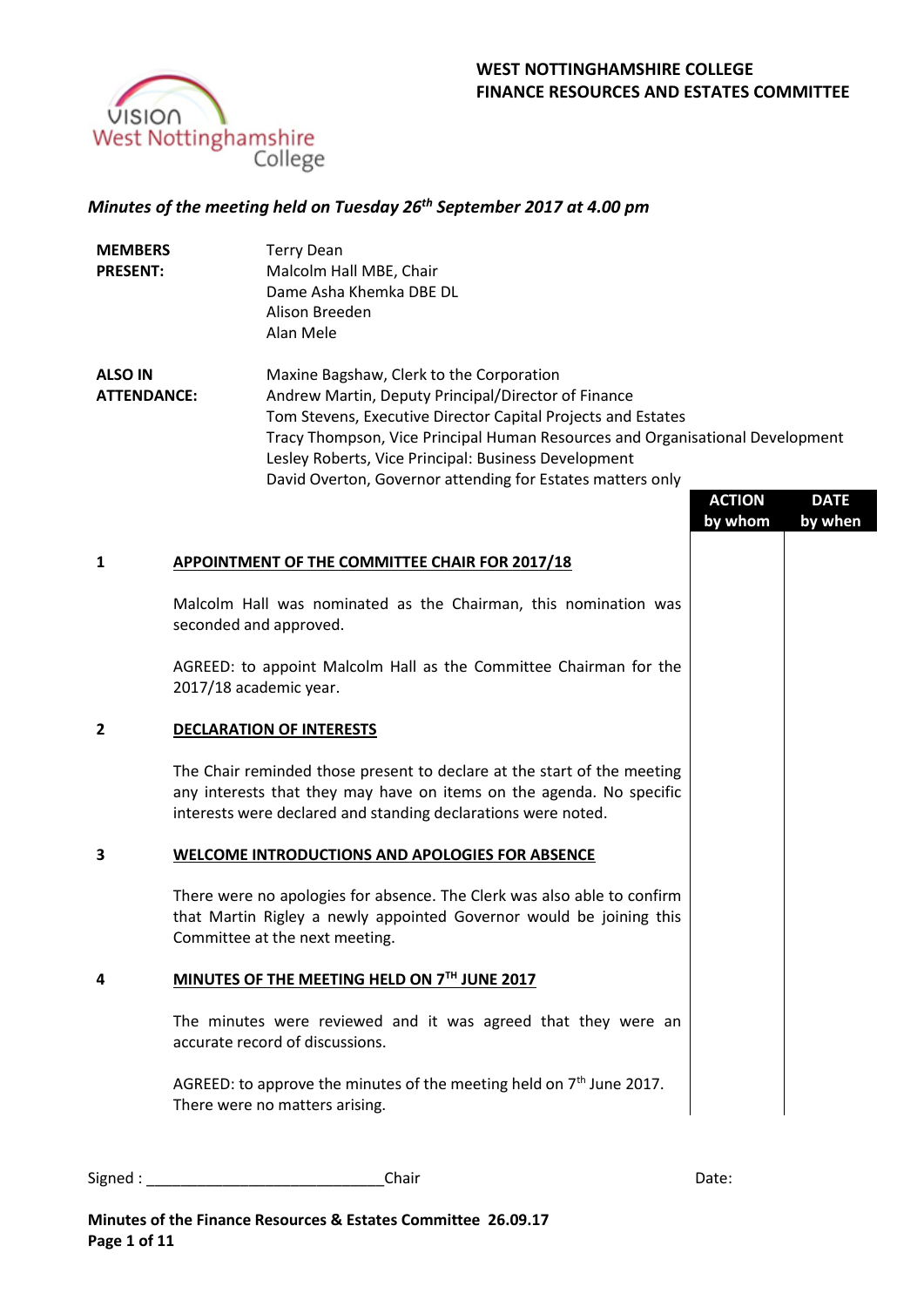|           | The Committee reviewed the action progress table and a number of                                                                                                                                                                                                                                                                                                                                                                                               |     |          |
|-----------|----------------------------------------------------------------------------------------------------------------------------------------------------------------------------------------------------------------------------------------------------------------------------------------------------------------------------------------------------------------------------------------------------------------------------------------------------------------|-----|----------|
|           | matters were updated:                                                                                                                                                                                                                                                                                                                                                                                                                                          |     |          |
| ٠         | Line $1$ - Vision Business partner contracts $-$ it was confirmed that<br>a report on this had been presented to the Board on Thursday of<br>the prior week.                                                                                                                                                                                                                                                                                                   |     |          |
| ٠         | Line 2 - Mansfield Employability Centre/Thoresby Street $-$ an<br>update on this is included within the Executive Director: Capital<br>Projects and Estates report.                                                                                                                                                                                                                                                                                            |     |          |
| $\bullet$ | Line $3$ – Estates utilisation review and strategy – again this is<br>included within the report presented today by the Executive<br>Director: Capital Projects and Estates.                                                                                                                                                                                                                                                                                   |     |          |
| ٠<br>٠    | Line $4 -$ Relish $-$ this is reported at agenda item 8.<br>Line $5$ – Carbon Policy – this is not yet due.                                                                                                                                                                                                                                                                                                                                                    |     |          |
| $\bullet$ | Line $6 -$ Vision Business $-$ it was confirmed that the survey<br>outcomes would be shared at the next meeting as part of the                                                                                                                                                                                                                                                                                                                                 | VP. | Nov 2017 |
|           | year end self-assessment process.                                                                                                                                                                                                                                                                                                                                                                                                                              |     |          |
| ٠         | Line 7 - Alumni update - this is not yet due.                                                                                                                                                                                                                                                                                                                                                                                                                  |     |          |
| ٠         | Line $8$ - Ashfield College - the Executive Director: Capital<br>Projects and Estates indicated that the College believes that it<br>may have an interested buyer and therefore this seems to be<br>moving in the right direction.                                                                                                                                                                                                                             |     |          |
| ٠         | Line $9$ – Committee Self-Assessment for 2016/17 – the Clerk<br>drew members' attention to the report presented at the prior<br>meeting which, unfortunately in her absence, was not discussed<br>in detail. The Committee reviewed attendance and the schedule<br>of meetings. All agreed that Tuesdays appeared to work well.<br>There was some debate as to whether or not meetings could be<br>scheduled on the same day as Board meetings, however it was |     |          |
|           | felt on balance that this would not give sufficient time for the<br>Committee Chairman to develop the summary report which, as<br>agreed, will be presented at each Board meeting. The group felt<br>that Martin Rigley would make a strong addition, in terms of his<br>business knowledge, to this Committee.                                                                                                                                                |     |          |
| ٠         | Line $10$ – Committee Membership – the Clerk confirmed that at<br>the Board meeting last week Terry Dean had been reappointed<br>as a Governor and Martin Rigley had been appointed. However<br>the view expressed was that there is still a skills gap to be<br>addressed in terms of Finance/Accountancy to replace Hari<br>Punchihewa. One suggestion made was to approach Neil                                                                             |     |          |
|           | Robinson currently an Audit Committee Co-optee to see if he<br>would be willing to move to this Committee rather than Audit<br>and/or consider becoming a full Governor.                                                                                                                                                                                                                                                                                       |     |          |
|           | AGREED: to note the content of the update provided.                                                                                                                                                                                                                                                                                                                                                                                                            |     |          |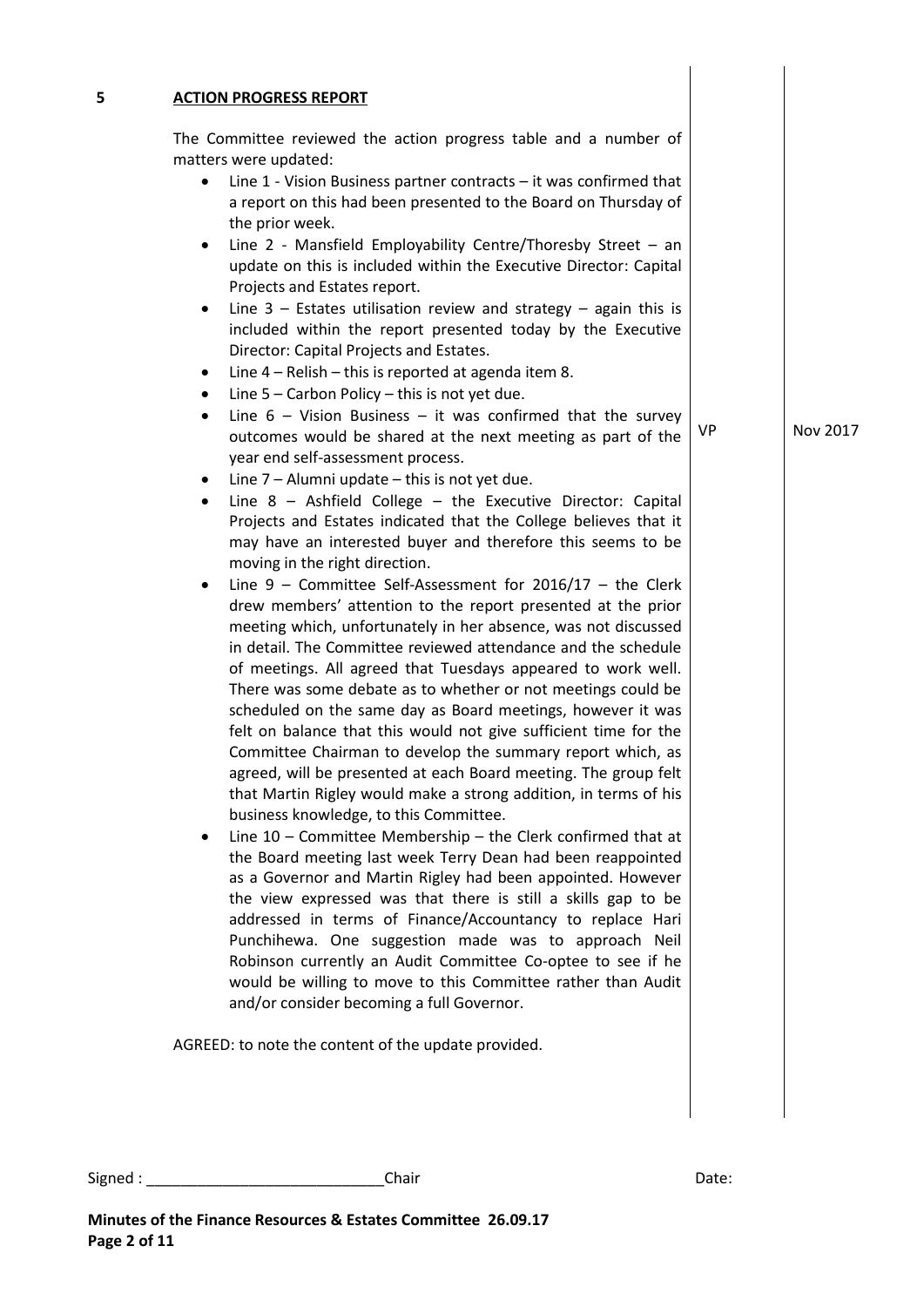### **6 MAINTENANCE REPORT UPDATE**

The Executive Director: Capital Projects and Estates introduced this item and drew members' attention to section 2.1:

- He confirmed that for the 2016/17 year a budget of £436,800.00 was allocated for reactive maintenance service contracts and planned projects as part of the College financial budget. He indicated that the College would come in just about on planned budget.
- This budget is broken down into reactive maintenance £160,000, service contracts £212,200 and maintenance works of £64,600. A further £149,984 was allocated to capitalise works.
- Expenditure overall for maintenance and service contracts totalled £426,415 against the budget of £436,800.
- Expenditure capitalised on projects related to blended learning (£54,829), Ashfield House fire alarm (£49,595) and Thoresby Street Employability Centre (£45,925) totals £150,349.
- Reactive maintenance service contracts and planned projects for 2017/18 include a budget of £439,500, of this £148,000 is reactive maintenance and £291,500 service contracts.
- Planned projects for 2017/18 are allocated £387,519, the majority of which will be capitalised and include:
	- a) Station Park Construction Centre refurbishment £155,630 for LED lighting, decoration, furniture and carpets.
	- b) Derby Road toilet blocks £200,000 for refurbishment of 16 toilet blocks across the campus. Tenders for work have been received and are presently being evaluated.
	- c) Utilisation of space £29,710 for a range of small projects to assist the utilisation of space across the estates and some essential maintenance works.

In terms of Estates performance management he indicated that to benchmark performance of reactive maintenance requests a log is kept on the College intranet for action. The Estates team were introduced to the system in March 2015 and 2 year data is available (appendix 2). Overall a total of 513 jobs were recorded in 16/17 with 130 breaches giving a success rate of 74%.

In reviewing the report as a whole it was acknowledged that page 13 sets out the historic position regarding 2016/17 spend. Page 19 provides a full list of planned expenditure for 2017/18 which is included within the wider College budget. It was confirmed that most of these projects are actually underway and started in the summer months with a staggered approach planned for works at station park.

Page 22 sets out the refurbishment required in relation to toilets at Derby Road. The Committee were advised that the team have gone out to tender twice and page 23 gives a summary of the tendered position.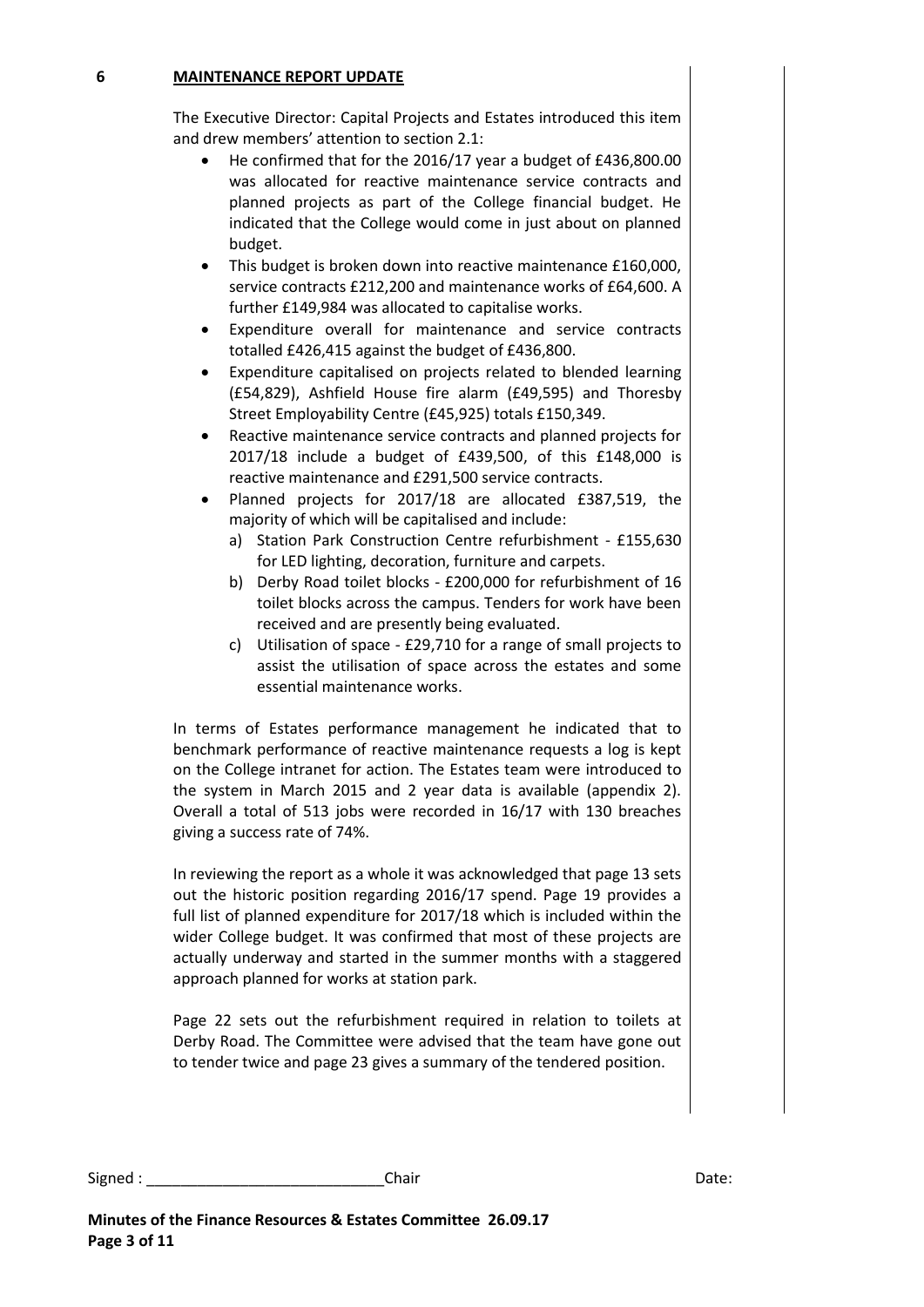The Executive Director: Capital Projects and Estates expressed confidence that the project can be brought in on budget, however there are further points of clarification required regarding the tenders submitted to ensure comparisons are made on a like for like basis. The Committee all agreed that they were happy for the Executive Director: Capital Projects and Estates to continue to negotiate to secure a final/best price. Specifically noted was the poor credit rating and change of Directors for the company Warwick Installation Services Ltd.

**Q** In reviewing the information provided the Committee queried at page 5 why the actual level of service contracts came in at twice as much as the original contract, specifically in relation to Thoresby Street. It was explained that this was because part of the site was reopened to accommodate the Employability Centre. In relation to the value of service contracts relating to the Engineering facilities it was explained that the expected expenditure increased over the last couple of months in the year and that this was as a result of a number of adjustments made and was dependent upon when the invoices were received.

In relation to the planned expenditure set out on page 19 the Committee questioned why the 2017/18 figures, in percentage terms, are higher or lower than prior years. The Executive Director: Capital Projects and Estates was challenged in that there seemed to be significant variance in the figures from one year to another. The Committee were advised that the College is intending to spend more in terms of reactive maintenance in the 2017/18 rather than 2016/17 academic year, however the projections are very much on a best guess estimate at this stage and may vary.

Members considered page 26, section 9.4 in detail regarding performance management and it was explained that the system for logging maintenance requests and capturing implementation data is still a work in progress. The system only records an element of the total work undertaken by the team and excludes regular maintenance work, for example mandatory testing of emergency lighting. The Committee challenged the senior team and expressed a view that the team should have been able to 'iron out' any issues as the system is now in the second year of operation. It was acknowledged that the system relies on input from operatives and therefor has some limitations. It was confirmed that it is College staff who undertake the works required and therefore there was a view that there could be more robust performance management. The Executive Director: Capital Projects and Estates expressed the view that the team had actually achieved responses to target and on time, however they had not recorded completions on the system quite quick enough.

All agreed that this was a staff training issue.

AGREED: to note the content of the report provided.

Signed : \_\_\_\_\_\_\_\_\_\_\_\_\_\_\_\_\_\_\_\_\_\_\_\_\_\_\_\_Chair Date:

**Q**

**CH**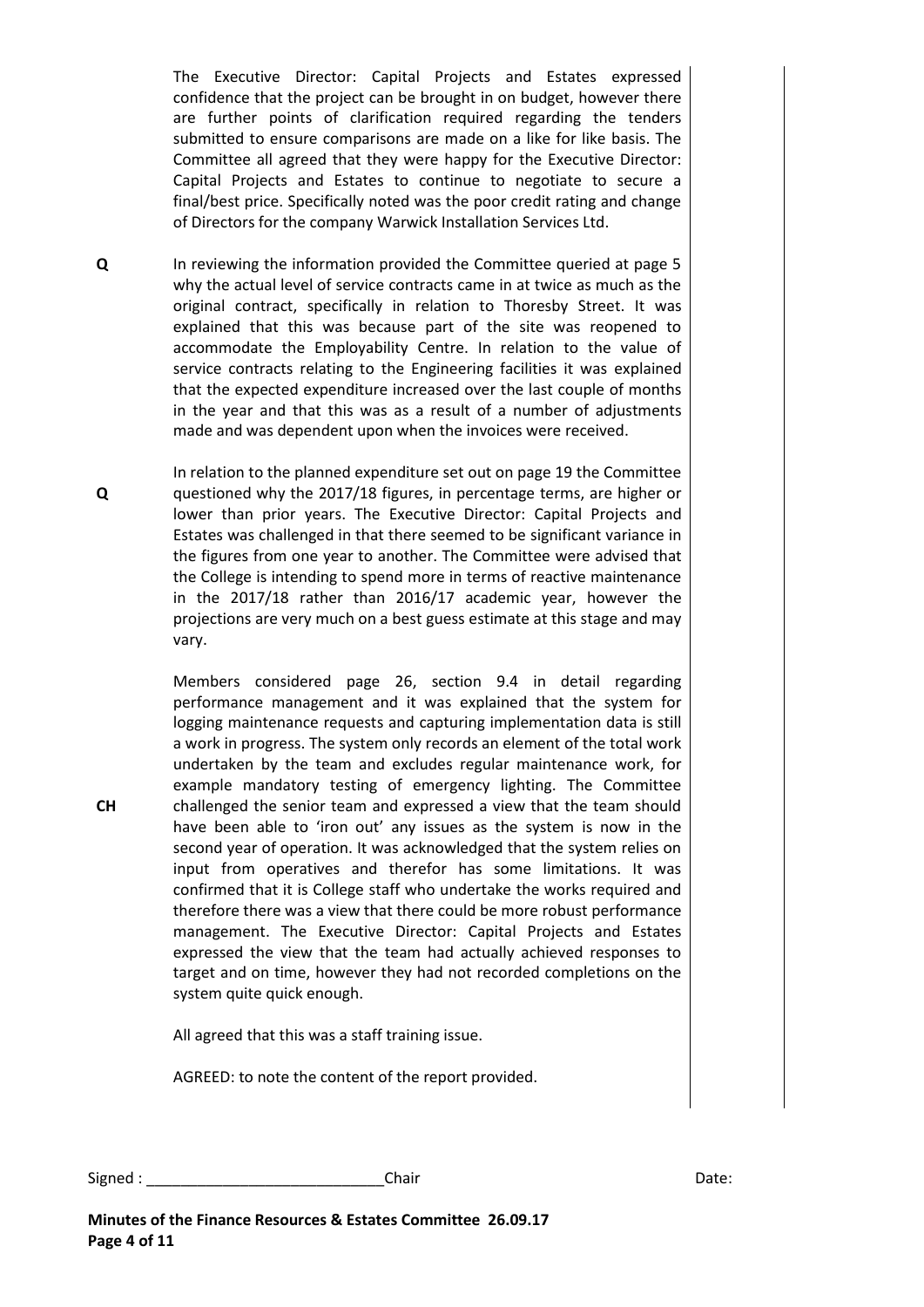### **7 PROPERTY STRATEGY UPDATE**

The Executive Director: Capital Projects and Estates presented his comprehensive report and an update was given in a number of areas.

- **•** Employability Centre Thoresby Street Mansfield on  $21^{st}$ February 2017 the Committee approved the refurbishment of the former media centre in to an Employability Centre. A progress update was previously provided on 9<sup>th</sup> May 2017. Course numbers to date after 3 completed courses and recruitment for a  $4<sup>th</sup>$  indicates that the programme is on target to achieve, or be close to, predicted enrolment over the 12 month period. Annual income is adjusted from £198,135 in May to £194,391 in September. He expressed the view that provided the College can run the courses for the full 12 months then it will have successfully hit the targets. There needs to be successful recruitment to February 2018 and if achieved the initiative will have paid for the refurbishment costs. Anything beyond this will be a more positive contribution. Feedback from clients is very positive and the team have had a lot of successful outcomes in terms of learners getting jobs. For the next meeting it was agreed that the Vice Principal: Business Development would provide progression statistics and student numbers.
- Income the main alteration relates to estimated staff costs which have increased from £60,834 to £105,437 and reduces the cost benefit for the first year. Overall the project will pay back on the investment over a 12 month period with an anticipated contribution of around £43,191.
- Derby Road utilisation of space the Committee were advised that from the start of the new academic year evening classes after 17.30 pm in the main blocks of accommodation will operate Tuesday to Friday, with Monday closure to produce efficiencies and reduce vulnerability to unwanted intruders as part of the building can be closed earlier.
- The most recent room survey in October/November 2016 was submitted to the FE area review. It shows the College with 40% utilisation which compares favourably with other colleges at 33% but this excludes the accommodation at the University Centre which will supress use. A new room survey is scheduled to be undertaken in October/November 2017 and will be reported to the February 2018 committee meeting.
- To maximise space and improve utilisation where possible the teaching timetable for 17/18 has been assessed.
- A number of room changes have been made and the number of classrooms available for teaching reduced from 203 to 195. Also 3 staff rooms are now available. The additional rooms are surplus to teaching and could be used to relocate some administrative staff from Ashfield House. It provides insufficient space however to relocate all staff.

VP BD

07.11.17

February 2018

EDCP&E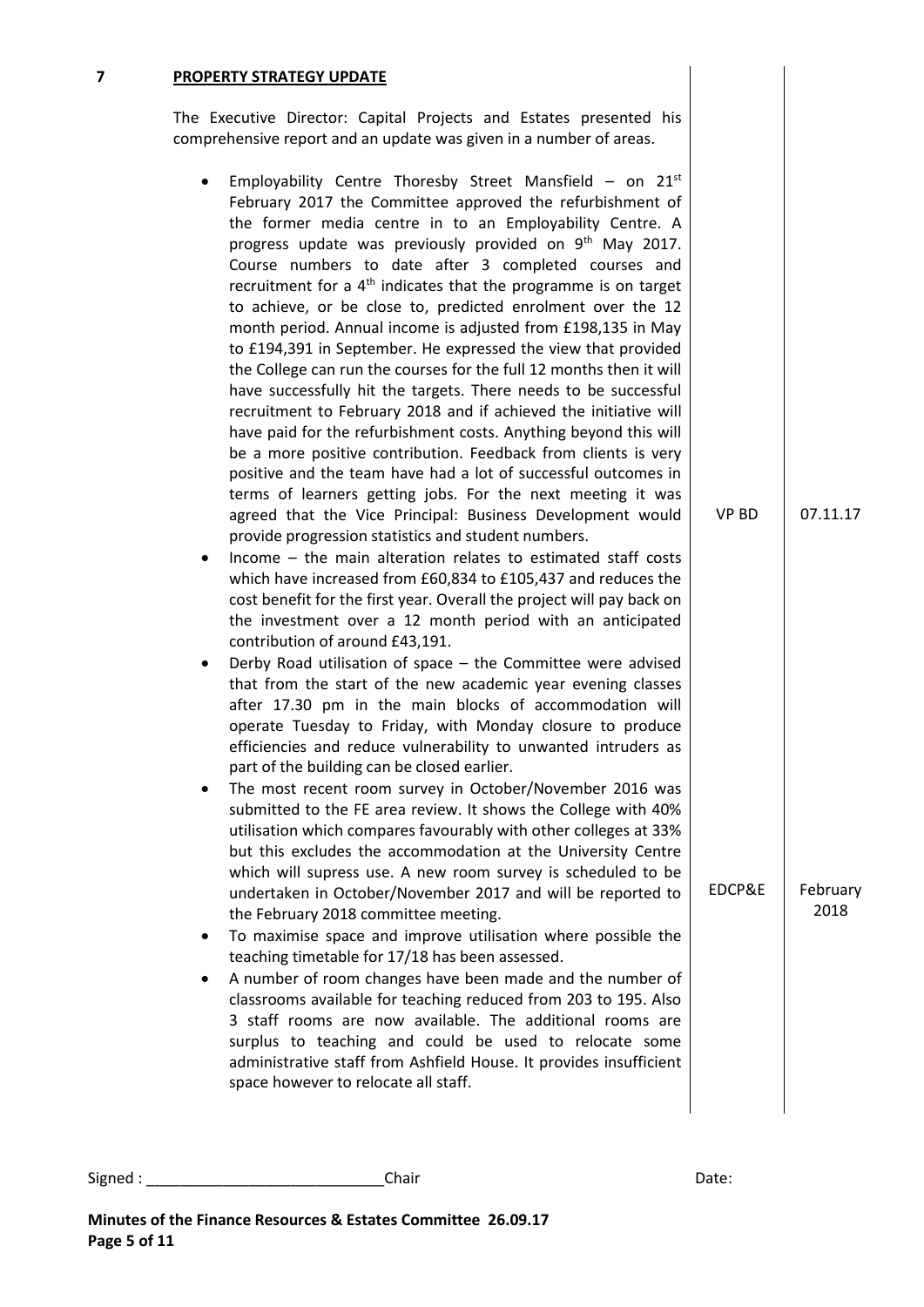- Student enrolment numbers do have an impact upon utilisation statistics and lower than planned enrolments make it more challenging to improve efficiencies.
- With uncertainty around the apprenticeship reform, student enrolment and staffing requirements it is proposed not to make any more office moves at this time and re-evaluate in early 2018.

In terms of space utilisation calculations and classroom savings members' attention was drawn to pages 37 and 38. The view is that the College could manage with less space and what it currently utilised does not reflect what is actually needed.

In general discussion the Committee acknowledged that an issue to address at a future meeting is what potentially needs to be done regarding Chesterfield Road if the lease is handed back to the College following the closure of Vision Studio School. The College could be in a position that it has an additional building that it needs to consider what to do with.

- Derby Road cladding and fire prevention the Committee were advised that, to provide added assurance of fire safety with regard to concern about the safety of cladding used at Grenfell Tower, a review of all associated fire controls and process of evacuation in the event of a fire with particular emphasis on the 6 story tower has been commissioned and is complete. The review was undertaken by an independent specialist fire prevention consultant who is a member of the institute of fire engineers as recommended by the College's building insurer, Zurich. So far as possible the College has done everything that it can to ensure fire safety and there is confidence that the Colleges compartmentalisation is compliant. Fire alarms are checked every week and an evacuation process undertaken 3 times a year with an evening evacuation once per year. Within the report no additional actions have been recommended at this time. The report concludes that the building is deemed to satisfy all current fire safety and means of escape requirements for its type and use and the recent provision of the external cladding does not appear to have reduced the level of safety for occupants.
- Vision Business occupation of premises in Grafton Place, London – it was reported to the meeting of the corporation Board in July 2017 that at very short notice it became necessary to find appropriate accommodation for the administration of the training of around 850 apprentices in central London. A 12 month licence of premises in Grafton Place has been taken at a cost of £49,095 + VAT. The Committee were asked to retrospectively approve this licence.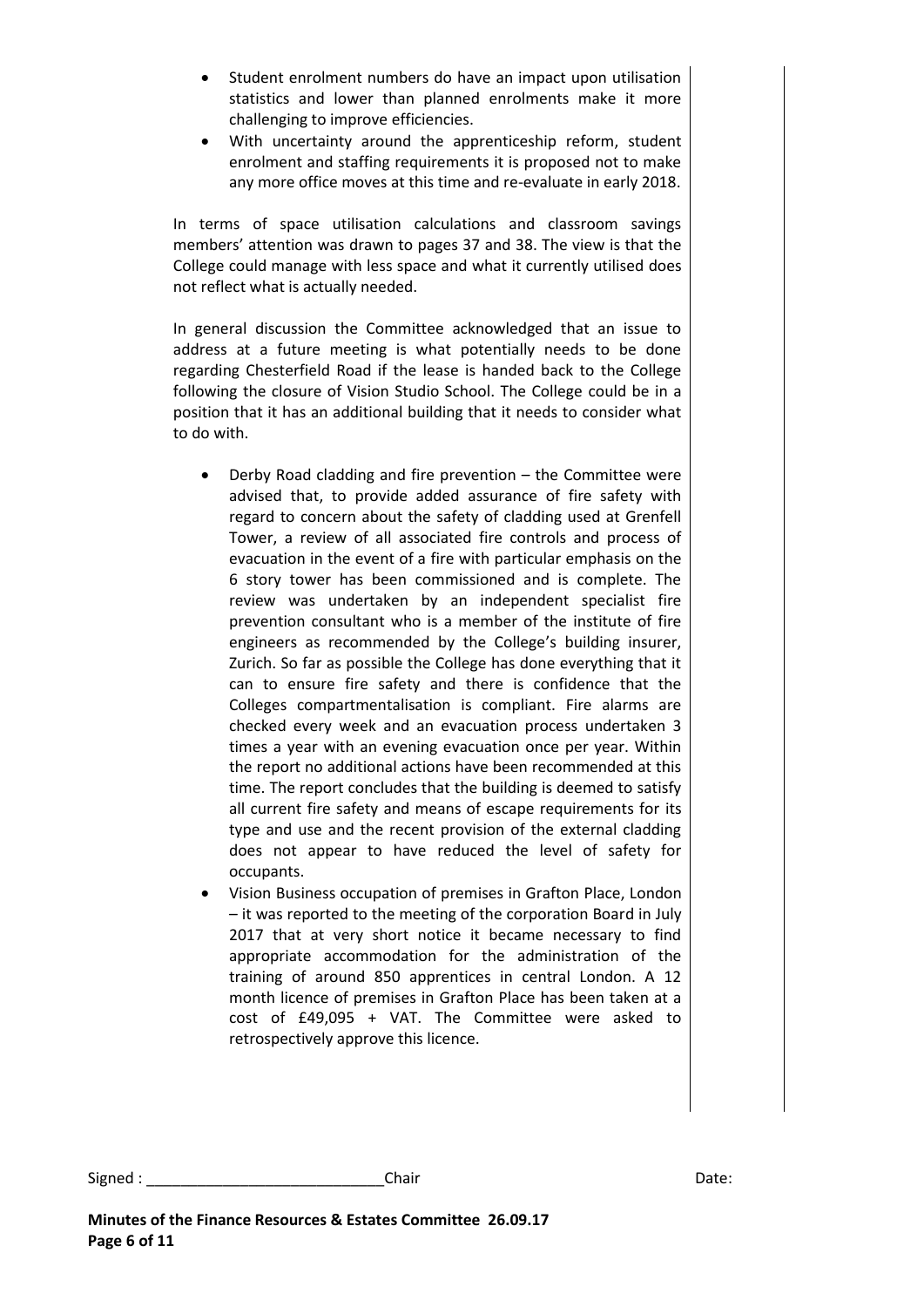AGREED:

a) to note the update provided; and

b) retrospectively approve a 12 month licence for premises at Evergreen House, Grafton Place, London, NW1 2DX at a cost of £49,095 + VAT to accommodate Vision Business administrative staff.

#### **8 HOSPITALITY AND CATERING CURRICULUM FACILITIES (RELISH)**

The Executive Director: Capital Projects and Estates introduced this item and confirmed that the Relish facility is the only building on the Derby Road site that has not now had some investment. He indicated that in terms of long term, a preferred strategy would be to demolish Relish in its entirety and construct a new centre for hospitality on the site where the nursery is presently located with a new nursery constructed on one of the existing tennis courts at the Western edge of the campus and the existing site of Relish becoming a carpark. Potentially the new hospitality building could be constructed to provide additional office accommodation on a second storey located directly above the hospitality and catering curriculum areas. This would enable all administrative staff located at Ashfield House on the Chesterfield Road campus to relocate entirely to the Derby Road site. Ashfield House could then be disposed of further consolidating the property portfolio on three sites. It was however acknowledged that this was an unaffordable strategy at the current time.

In the medium-term, the construction of a new hospitality centre would require significant capital which is not currently available. It also requires a substantive business plan that would facilitate relocation of the nursery into a new building. For the medium term it is more realistic and an affordable solution to refurbish Relish to bring it up to date in key areas of the building as set out in the report. The medium-term plan will also provide the opportunity for the curriculum area to expand in numbers in terms of students studying hospitality qualifications and improve the future commercial viability for a new hospitality centre.

In terms of student numbers Committee members' attention was drawn to section 4.1 of the report. Historically there has been a decline in student numbers however for 2017/18 there has been a significant increase.

**Q** The Committee questioned why historically the numbers have declined but have now increased. The Executive team indicated that this was an unknown at this stage and that further analysis needs to be undertaken to assess whether or not maintaining student numbers is realistic. The Vice Principal: Business Development indicated that her team are currently doing some research as there are apprenticeship vacancies within hospitality and catering, however the team are struggling to recruit student numbers.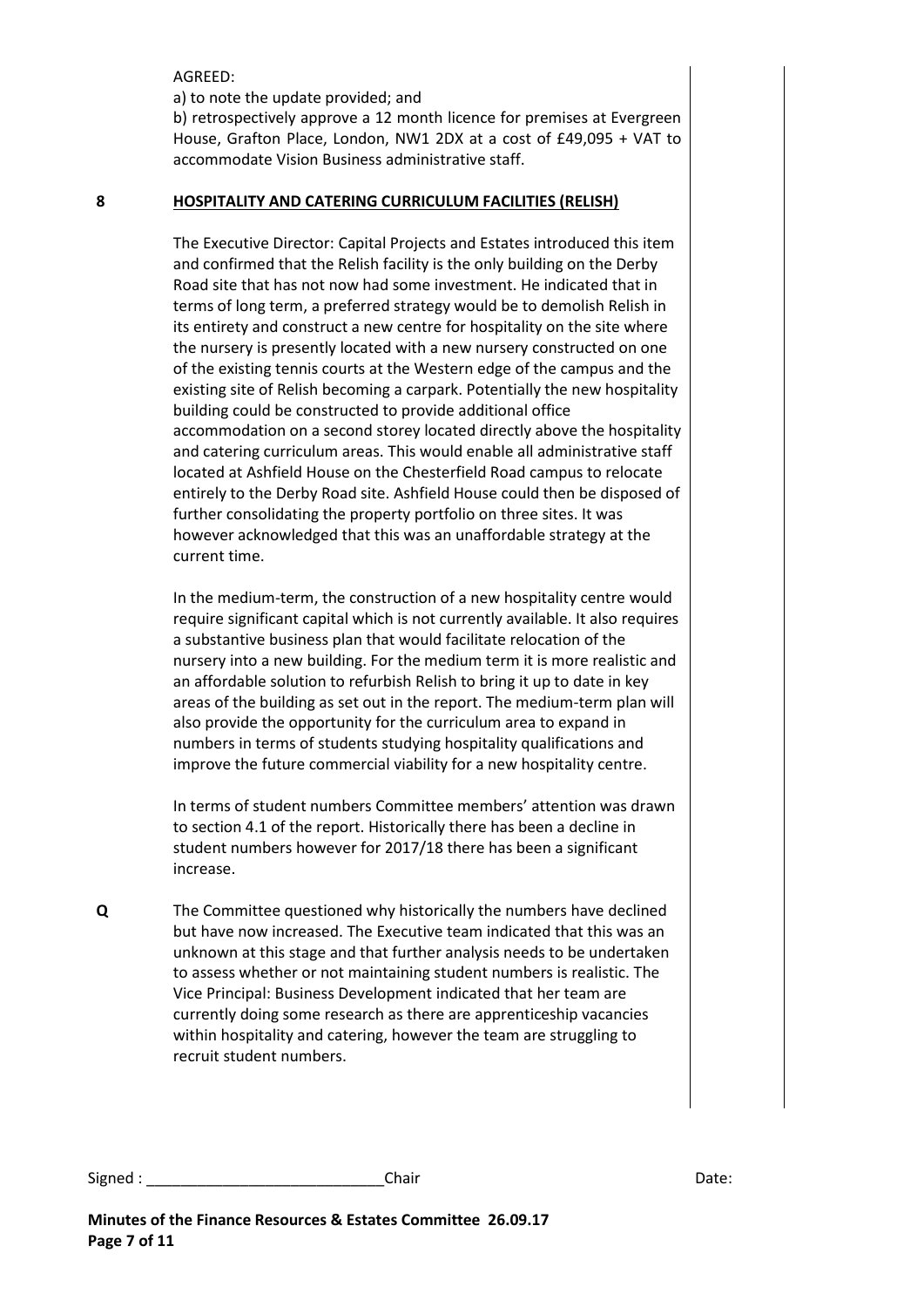The Committee were advised that in 2017/18 there is no budgeted expenditure regarding the refurbishment of Relish. The Committee all agreed that this was a sensible approach and challenged the senior team to be certain that numbers can be retained for the full year and can be maintained going forward in terms of growth. It was explained that there are no real curriculum patterns year on year, however the Executive are working with the Head of School to develop a wider strategy in this area.

The Committee were advised that one of the aims is to develop a small demonstration theatre, details of which were provided at page 52. If progressed the scheme would be funded via inclusion as the main summer works project and the business planning process as part of the College plan for 18/19 with an application for grant funding from the Savoy Educational Trust. The project would be the main priority for implementation over the summer vacation period for 2018/19 September intake of students, subject to affordability. The Committee discussed the Savoy Educational Trust and the likely expectation that any capital investment would need to be match funded. The Committee agreed that there was no harm in seeking to progress this initiative but any final plans need to be subject to a firm business case and affordability testing. It was felt that an application to the Savoy Educational Trust may act as a catalyst to encourage the school to put forward plans for growth.

### AGREED:

a) to note the update provided; and

b) endorse the submission of a bid to the Savoy Educational Trust for capital funding to support the construction costs of a demonstration theatre project in Relish.

(David Overton left the meeting at 5.10pm)

# **9 COLLEGE INSURANCE – CONTRACT EXTENSION/TENDER**

The Deputy Principal introduced this item and key points noted from his report were:

- The proposal provided is against information required under the new agreement following a framework tender for the College insurance conducted through the Crescent Purchasing Framework. This is the final year of agreement following the tender which commenced in 2015/16. The College is insured by Zurich insurance to provide cover against College risks for the 3 year period to the end of 2017/18.
- The College will need to decide if it intends to enforce an optional additional year to the contract term for 2018/19 or run a further tender process and begin another 3 year period. At this point in time his recommendation is that the College adopts the additional year as long as the risk premiums proposed are in line with current levels.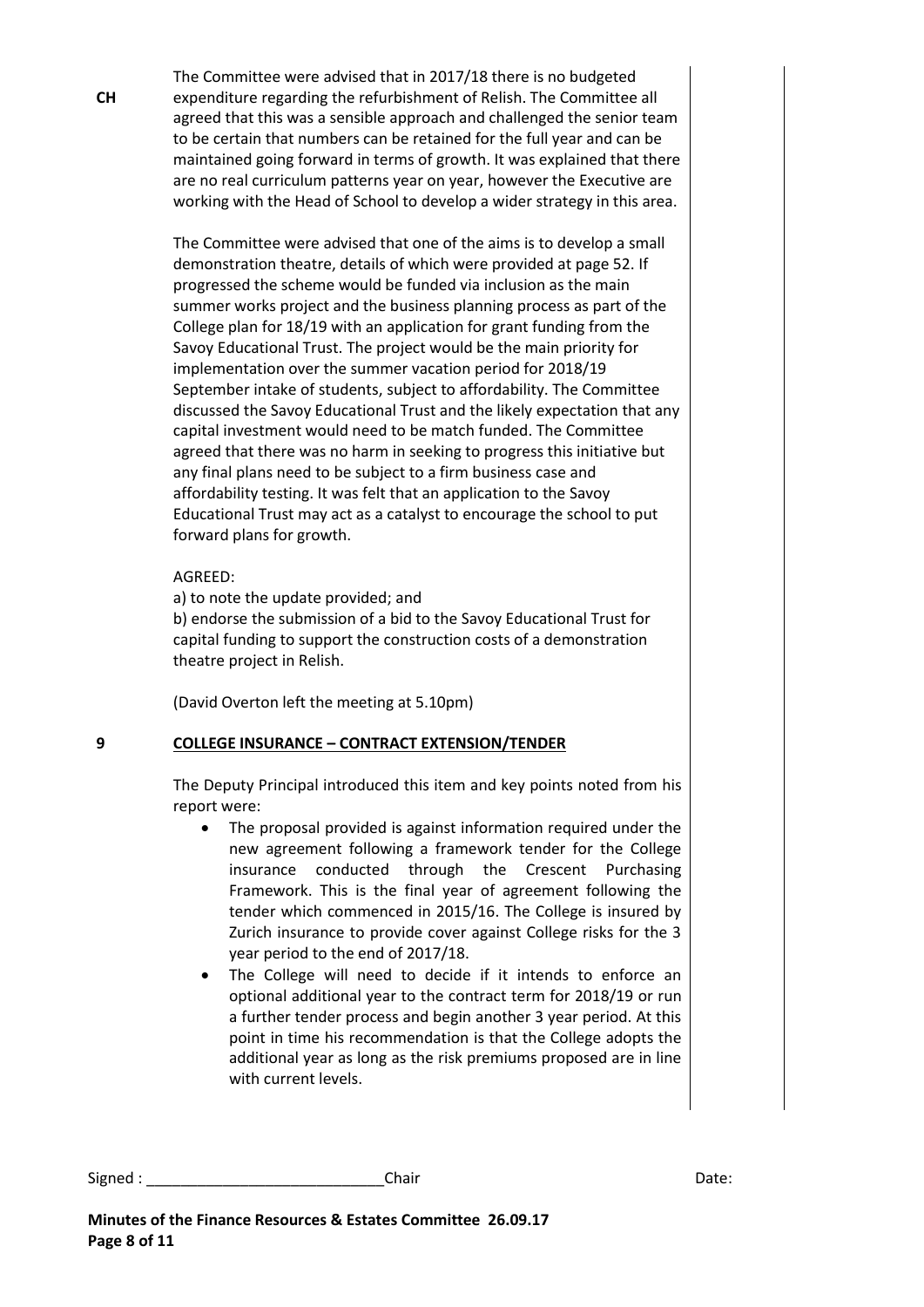- Little has been gained by conducting the last two tender processes as the College has reappointed Zurich on each occasion and the complexity of the insurance usually only solicits responses from three operators. It is very much a niche area of provision.
- The total cost of cover for the College Group at £144,467.63 is some £1,962.78 (1.38%) higher than the previous year.
- While the College no longer requires WIP insurance on its building programmes saving £6,103.72, the base on which premiums are calculated have increased impacting upon property insurances (+£2,917.08) and casualty premiums which are based on the wage bill (+£2500.27).
- Motor vehicle insurance has increased by £2,088.52 due to an expansion in fleet size (31 from 27) and a small increase in individual premium rates.
- Although there are a number of minor changes to the respective costs of cover and the structure of the policy there is broad comparability between 2016/17 and 2017/18 financial year for the cost of insurance.

# AGREED:

a) to approve the insurance costs and extent of cover provided for the 2017/18 financial year as presented; and

b) endorse the proposal that a one year extension of the current agreement with Zurich allowable under the formal tender for 2018/19 subject to premium levels is agreed.

The Deputy Principal confirmed that for the 2018/19 year he would need to be certain that the premium level does not go up significantly and if it does the matter will be brought back to the Committee.

# **10 ANNUAL REVIEW OF STANDING ORDERS**

The Clerk introduced this item and confirmed that she has undertaken an annual review and minor changes are proposed and highlighted in red.

Principally they are administrative changes reflecting renaming of the EFA and SFA to the ESFA.

The Committee all felt that the minor changes proposed were selfexplanatory and were happy to endorse the recommendation.

# AGREED: to

- a) note the content of the update provided; and
- b) approve the amended standing orders as presented.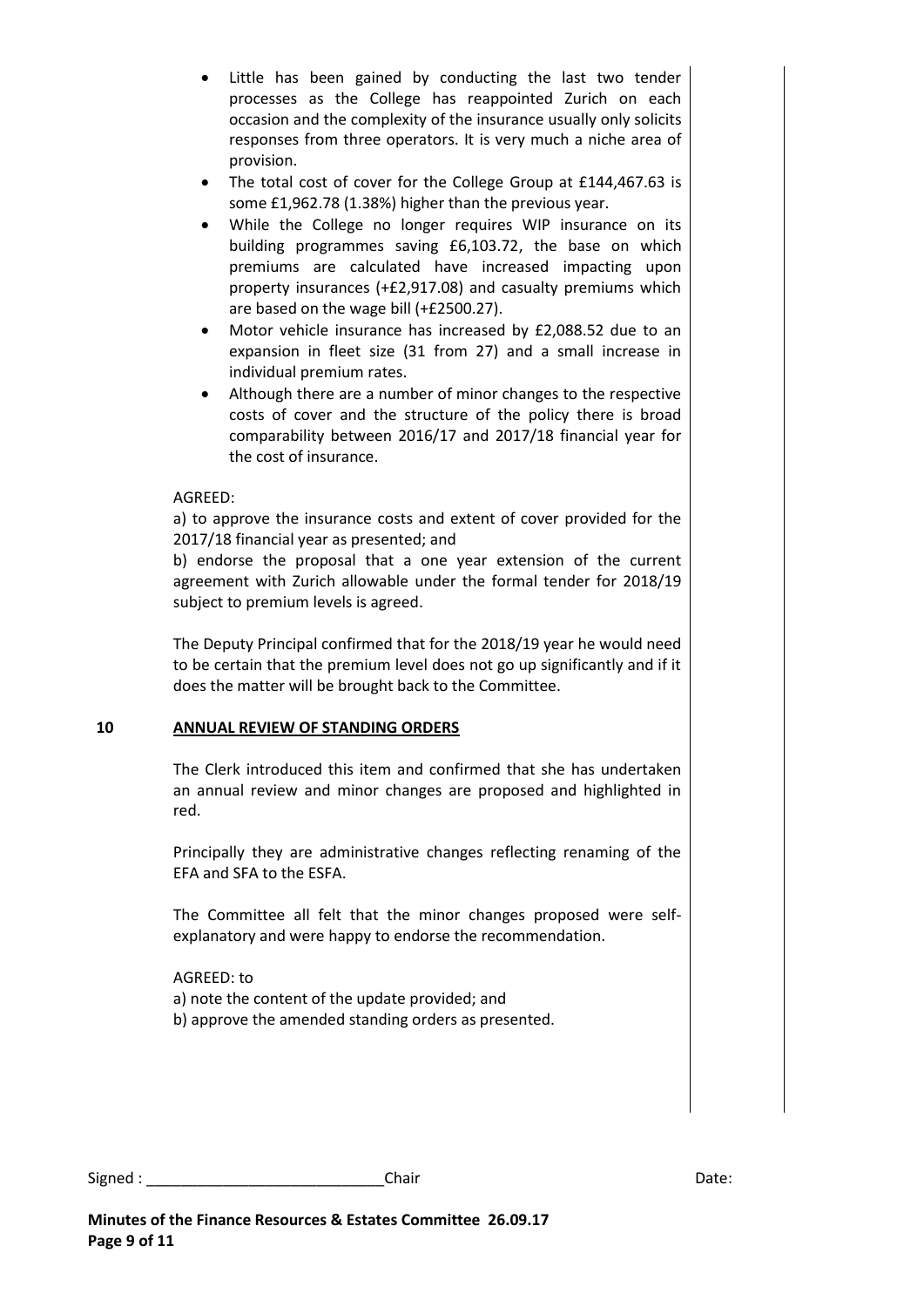#### **11 PROVISION FOR BAD DEBT/WRITE-OFFS 2016/17**

The Deputy Principal introduced this item and confirmed that the summary provides information to the Committee on the provision of bad and doubtful debts for the 2016/17 financial year, up to and including the end of July 2017. It is based upon the current draft end of year position which is subject to audit.

He reminded the Committee that the College makes provision for its bad and doubtful debts in line with its accounting policy and making full provision for debts over 90 days old and levying a 5% provision on residual sales and student ledger balances.

The College uses a third party debt collection agency to pursue nonpayment of debts in line with the policy and procedure.

Members' attention was drawn to paragraph 5 which sets out the analysis of the current provision and highlights that the issue with bad debt mainly relates to items within the main sales ledger with 83.8% of the total provision within this particular ledger. Within the £277k provision £264k relates to specific debt provision with the balance of £13k being a general provision calculated at 5% of the remaining debt after the specific debts have been calculated in full.

The proportion of the overall sales ledger balance represented by the bad and doubtful debt provision is 51.2% in 2016/17 which is much higher than the proportion of 33.7% in 2015/16. Within the specific sales ledger provision 4 debts remain in place against training providers whom the College no longer works with. Richard Owen Training are still in existence and remain with the College's legal team for recovery, accounting for £70,992 of the provision. Pinewood Training have now been liquidated and the provision of £74,464 will be written off as irrecoverable. Debts for Cube Training of £30,602.23 and Training Futures of £19,467.72 are being actively pursued for recovery.

The HE debt provision relates to 8 student debts which are all actively being pursued.

The student ledger debt provision relates to 32 individual company debtors which are also being actively pursued through the debt recovery processes. In relation to HE the Committee were given assurance that the College has changed its payment policy to ensure that debt in this area does not escalate. As the value of College income from direct student tuition fees increases, be that from the student loan company or through the new mandatory contribution to apprenticeships after May 2017, the importance of sound credit control and debt recovery continues.